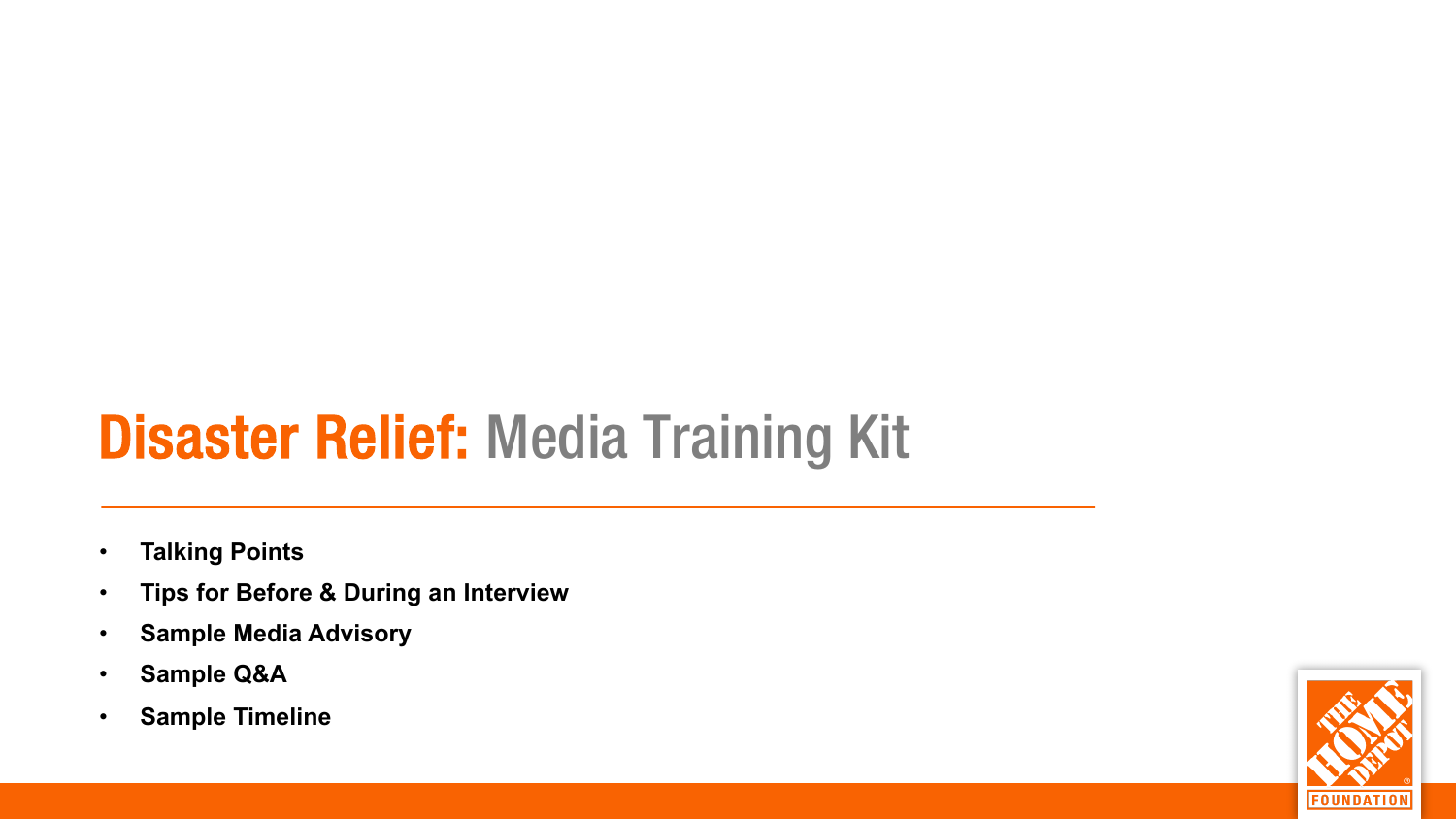

### Disaster Relief Talking Points

- The Home Depot Foundation supports communities impacted by natural disasters with the help of nonprofit partners like the American Red Cross, Operation Blessing and Team Rubicon, an organization that rallies veterans to help serve communities in need.
- The Home Depot's associate volunteer force, Team Depot, works alongside our national nonprofit partners who begin to respond immediately after the storm by assessing damage and mobilizing supplies.
- Our merchandising, supply chain and operations teams work around the clock to move necessary product and equipment to stores caught in the path of the storm, and our stores often become command centers for first responders and relief agencies.
- To date in 2021, The Home Depot Foundation committed nearly \$5 million to disaster response and recovery.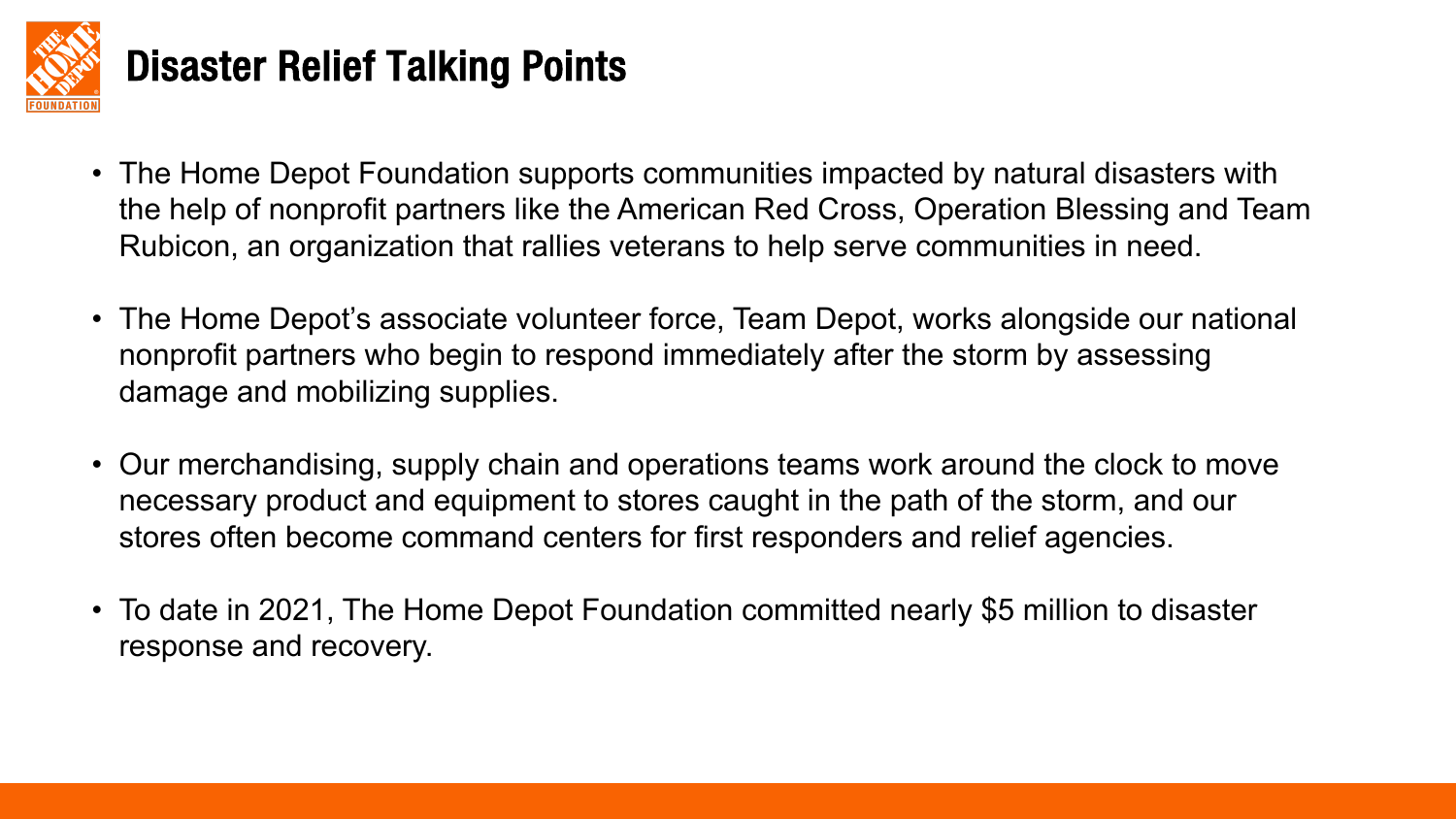

### Tips for Before & During the Interview

### **Before the Interview:**

- Familiarize yourself with the provided talking points.
- Identify personal anecdotes that may be relevant to refer to during the segment as you walk through our disaster relief efforts.
- Identify the best place for the interview, thinking about what the background and noise level will be like.
- All virtual interviews with associates should be conducted from a quiet and contained space, breakroom, or home office.

### **During the Interview:**

- Associates should wear orange Team Depot shirts or their apron if in-store.
- Remember telling a positive, impactful story is:
	- **55% Visual:** Facial **Expressions**
	- **38% Vocal:** What You Say
	- **7% Verbal:** How You Say It
- Look directly at the reporter and not the camera.
- Have confidence and be natural. Your answers should be conversational.
- Take a breath and speak clearly.
- Listen, think, talk. Keep answers to a few sentences.
- Be yourself. Smile and show your enthusiasm for Team Depot so any viewer can tell you're passionate about *Giving Back*  and *Doing the Right Thing*.
- When asked a question, repeat the question back to the reporter as part of your answer.
	- **Q:** "What's your name?" **A:**  "My name is Joe..."
	- **Q:** "What's Team Depot doing?" **A:** "Today, Team Depot is donating..."
- After the interview, ask the reporter if they need anything else and confirm when the segment is expected to air.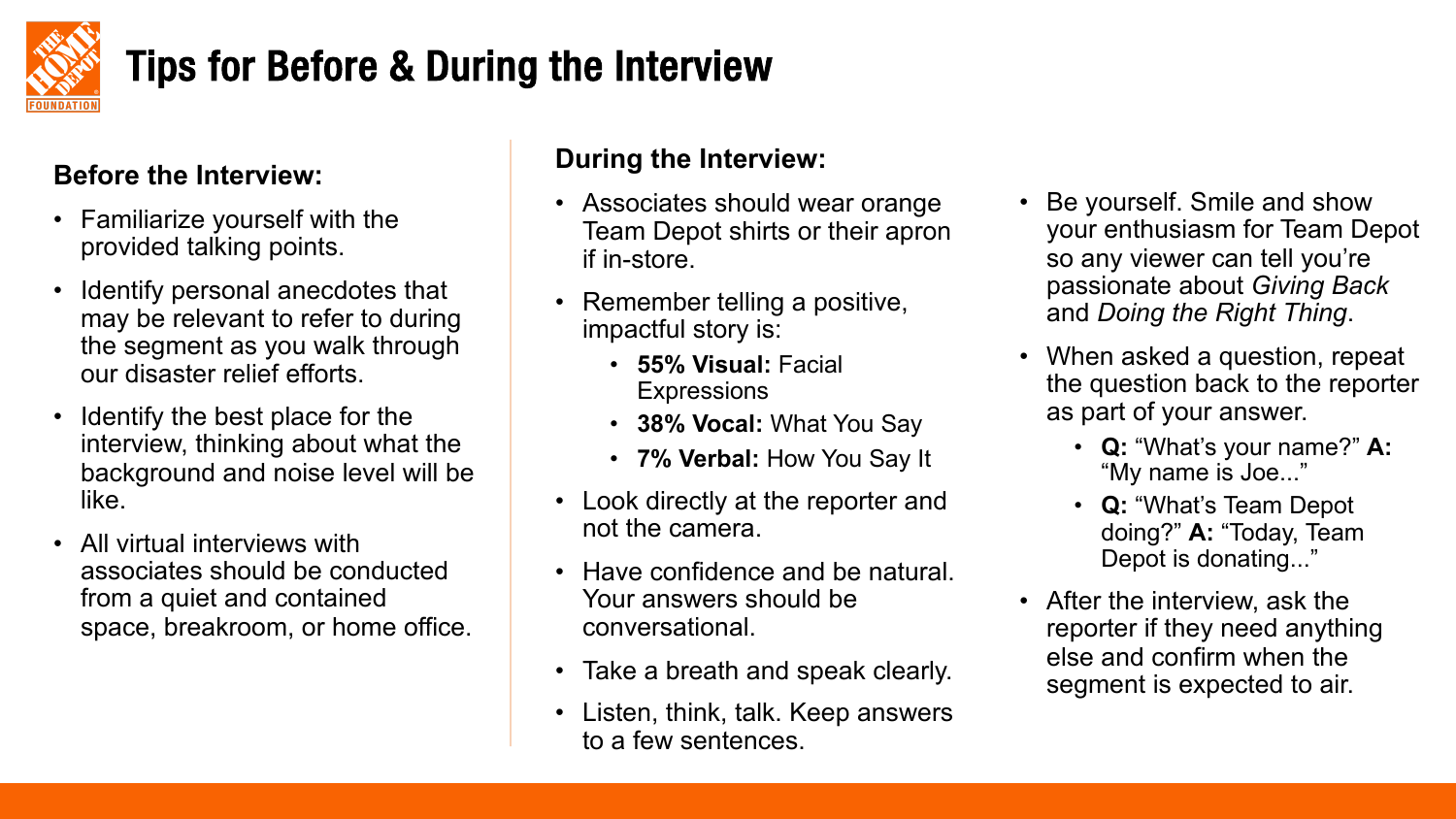

### Sample Media Advisory

#### **The Home Depot Foundation, City of Newnan and Inspirit Communities Impacted by Tornado**

#### *The Home Depot Foundation Continues to Support Disaster Relief Efforts in* **Newnan, Georgia with 10 Community Cleanup Projects**

WHAT: On Friday, April 16, The Home Depot Foundation will partner with The City of Newnan, Newnan May impacted areas in Newnan following the historic tornado and severe storms that hit on March 25. Team Dep alongside Inspiritus to complete the cleanup project, reflecting CDC and government safety guidelines.

This initiative is part of a 10-week effort to provide support to the Newnan community, during which Team Depot support to the areas with the most critical needs. Immediate initiatives include removing debris, recovering v needs evolve, The Home Depot Foundation will remain committed to the short- and long-term recovery in N

The Home Depot Foundation is committed to supporting impacted communities with immediate disaster reli committed up to \$500,000 to aid with immediate relief efforts and short- and long-term recovery for communities commitment was in addition to the Foundation's annual grants of \$3.6 million to disaster relief national nonp 2021 to \$4.1 million.

**Volunteer projects will include:** Removing debris from critical areas, searching for valuables and replacing

**WHO:** Spokespeople available for interviews include:

- Team Depot team member (XXX-XXX-XXXX)
- Non-profit partner on-site contact name

**WHERE:** Project address

**WHEN:** Friday, April 16 from 8 a.m. to 1 p.m.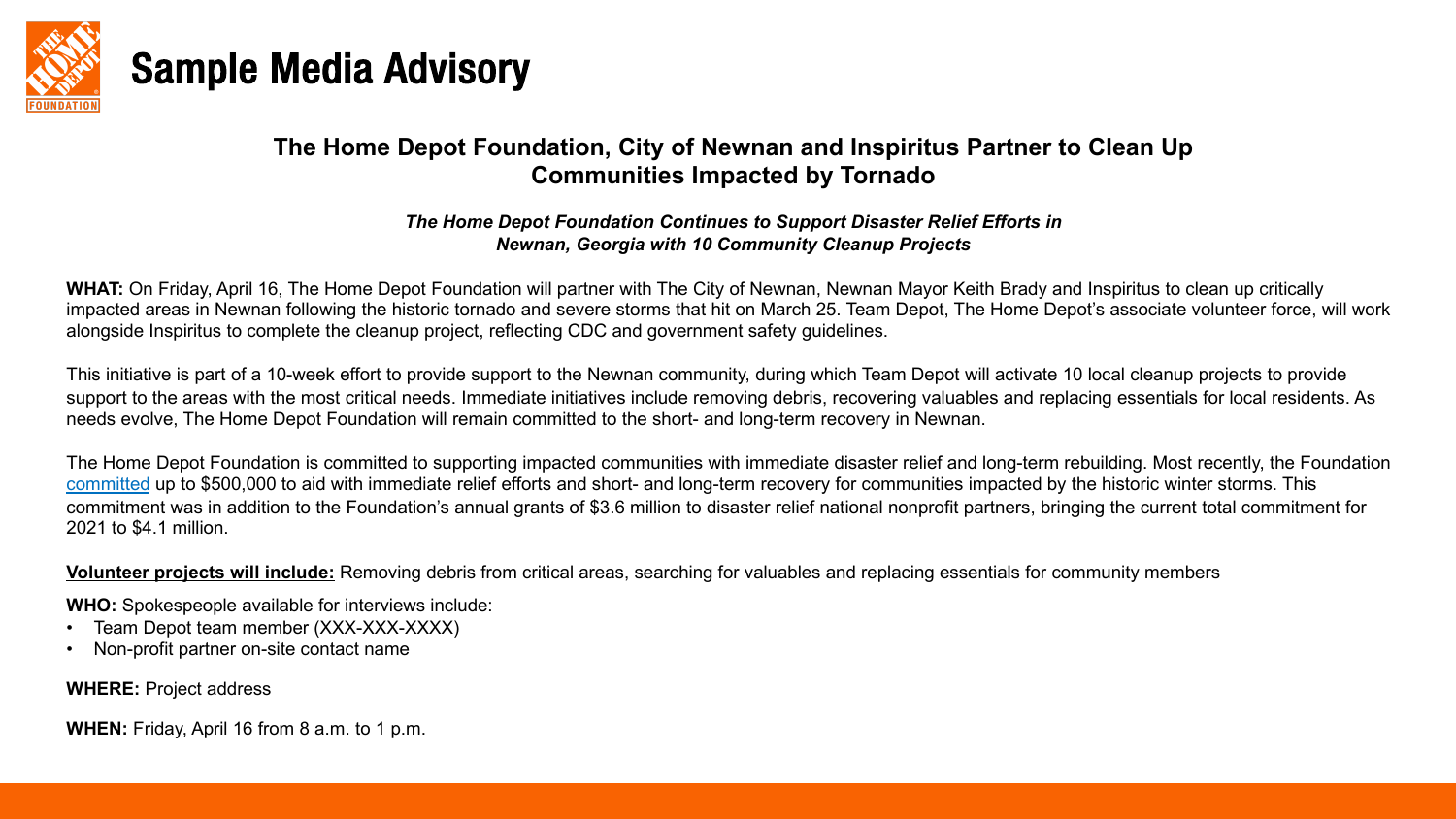

### Disaster Relief Sample Q+A

#### • **What is The Home Depot Foundation doing to support [DISASTER] relief?**

- Highlight the preparation behind the project or product donation, noting specifics (how many kits were built, timeline of deploying volunteers, etc.).
- *Ex: "Over the next 10 weeks, The Home Depot Foundation will partner with The City of Newnan to activate 10 local cleanup projects in areas affected by the recent tornado."*
- *Ex: "Today, Team Depot, Home Depot's associate volunteer force, is building 500 disaster relief kits to distribute to community members impacted by the Newnan tornado begin to clean up and rebuild."*
- **How will this project impact the local community?**
	- Focus on the "why" behind the project (i.e. who it will impact, what are the implications for the local community, etc.)
	- *Ex. "Today's project is part of The Home Depot Foundation's ongoing commitment to disaster preparedness, short-term recovery and long-term relief efforts. Our mission today is to remove debris in critical areas, recover valuables and return lost items to impacted residents."*
- **How does The Home Depot Foundation typically support in times of natural disaster?**
	- Start with a high-level overview of the Foundation's disaster mission and touch on a few personal anecdotes.
	- *Ex: "The Home Depot Foundation supports communities impacted by natural disasters with short-term relief and long-term rebuilding. Team Depot works alongside our national nonprofit partners to begin the rebuilding process immediately after a disaster. This is the Xth project I've led as a local captain, and it's always so rewarding to give back to my community."*
- **How many team members will be supporting the project?** 
	- You can specify there will be # volunteers and everyone is following all store, CDC and government safety guidelines.
	- *Ex. "There will be up to 25 Team Depot members onsite today, working to clean up the most critically impacted areas while following CDC and government safety guidelines."*
- **If others want to join the efforts in-person this week, where can they find you?** 
	- Team Depot projects are not open to the public, yet we don't want to discourage volunteerism or appear exclusive. For an ideal response, please come prepared with a volunteerism resource to plug, i.e., a local mayor's office or local nonprofit partner's website or Twitter handle.
	- *Ex. "Community members interested in supporting community clean up projects can find more information on CobbCounty.org or by following @CityofAtlanta on Twitter."*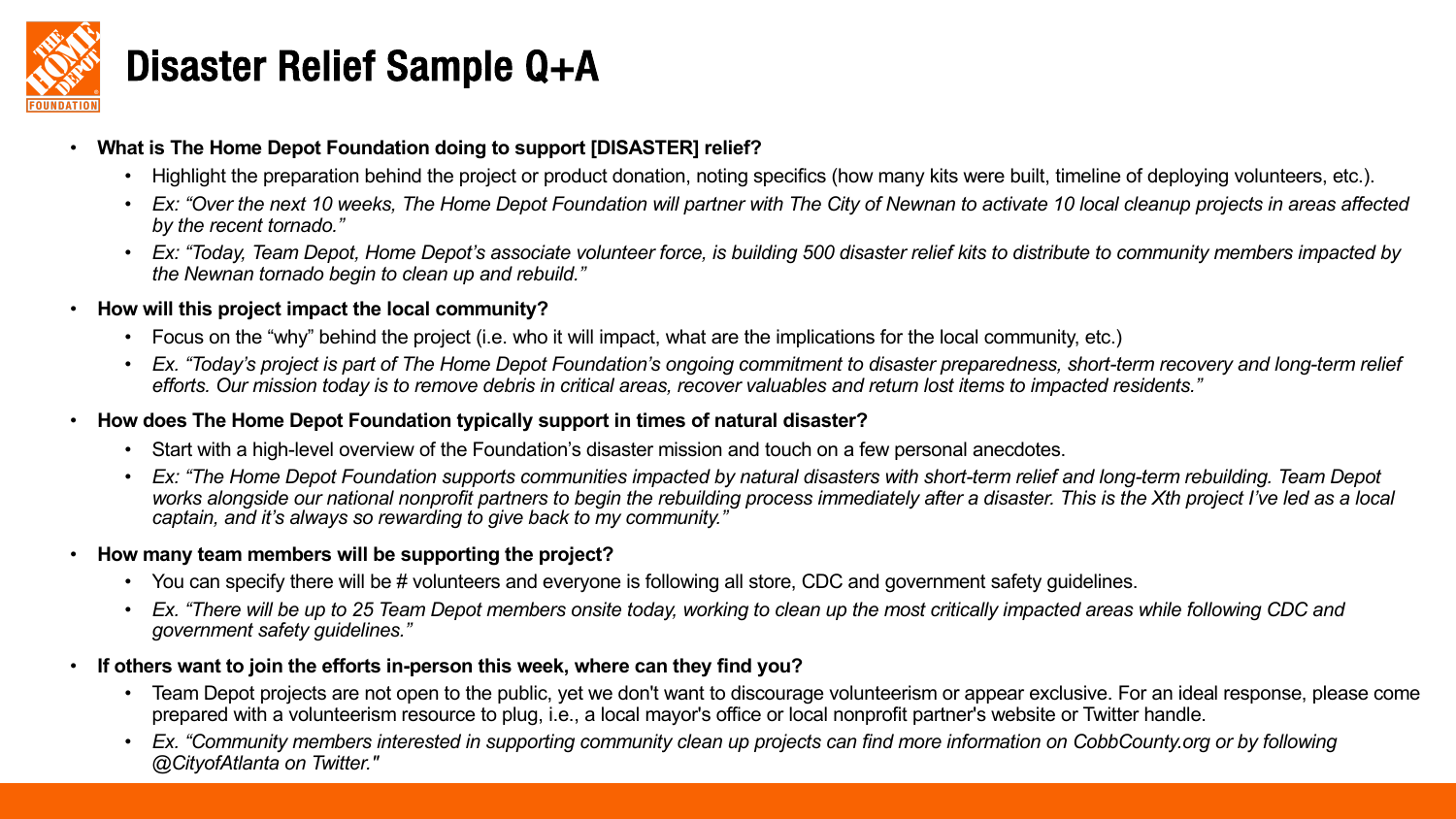

# Disaster Relief Sample Q+A

- If anyone is interested in learning more about The Home Depot Foundation, where can they find the interested in the inter-
	- *Ex. "You can follow The Home Depot Foundation on social media or visit HomeDepotFoundation.org to see how the Foundation and Team Depot are serving communities in need each day."*
- **Is there anything else you would like for us to kn[ow?](http://www.thd.co/pr)**
	- This is a great opportunity to reinforce a key talking point. Examples include:
		- *"Responding to a disaster requires a coordinated team effort. The Home Depot moves product and equipment to stores in strike zones right away, and our stores often become command centers for first responders* and *relief agencies* and *zones* is all the team of the team of the team of the team of the team of team  $\epsilon$ *providing support through relief kits and cleanup projects. We're proud to play a role in rebuilding the communities where we work and live."*
		- <sup>"</sup> So far this year, The Home Depot Foundation has committed nearly \$5 million to natural 4
- If pressed on the issue of an unrelated topic (ex. lumber shortage, politics, sales performanc back. Rather, please use a bridging and blocking technique to avoid the question and return **Here are some suggested responses:**
	- *"I'm not the best person to speak to that, but what I can tell you is that we're very excited to have the opportunity to a the monthe to have the best person to speak to the vindity can tell you is that we're very excited today."*
	- *"I'm not the right person to offer a response since I'm not entirely familiar with the issue, but what I can tell you is that The Home Depot Foundation is eager to provide much-needed relief to community members in need."*

*For additional talking points, messaging and photos visit www.thd.co/pr.*